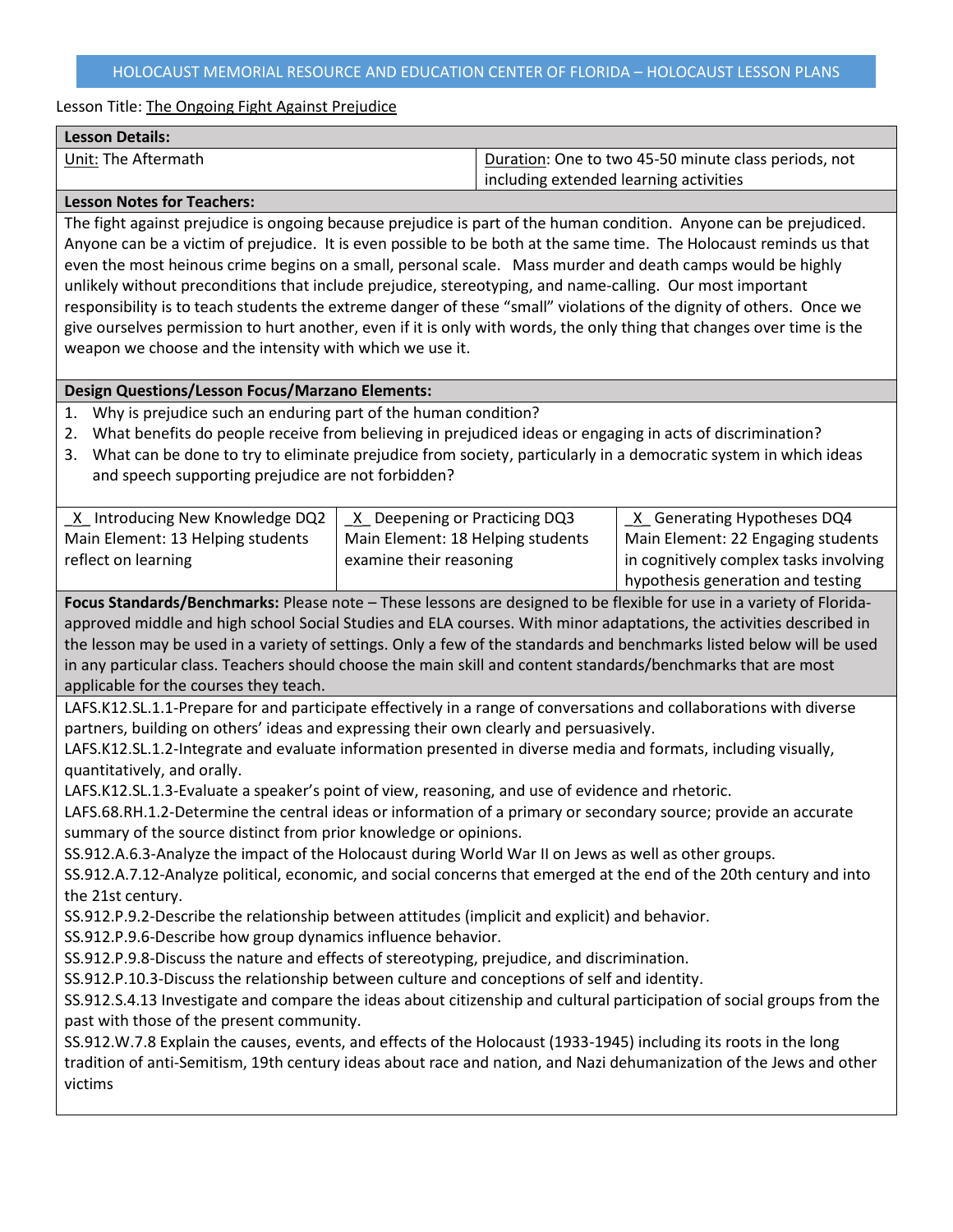### **Daily Learning Goal and Scale (Student-friendly language)**

Students will analyze the attitudes and behaviors resulting from prejudice and strategies for reducing prejudice on personal and societal levels.

| 2.0 Simpler Content |                                                                                           | 3.0 Target     |                                                                                              | 4.0 More Complex                                                                                             |
|---------------------|-------------------------------------------------------------------------------------------|----------------|----------------------------------------------------------------------------------------------|--------------------------------------------------------------------------------------------------------------|
| Students will:      |                                                                                           | Students will: |                                                                                              | Students will:                                                                                               |
| $\mathbf{1}$ .      | List attitudes and behaviors<br>that constitute prejudice or that<br>come from prejudice. | 1.             | Analyze attitudes and behaviors<br>that constitute prejudice or<br>that come from prejudice. | Construct a model for a personal<br>moral code that rejects ideas of<br>prejudice and acts of discrimination |
| 2.                  | Recognize reasons why<br>prejudice can be attractive.                                     | 2.             | Evaluate the reasons why<br>prejudice can be attractive.                                     | and that protects others from the<br>harmful effects of the same,                                            |
| 3.                  | Identify strategies for resisting<br>prejudice within their own<br>spheres of influence.  | 3.             | Formulate strategies for<br>resisting prejudice within their<br>own spheres of influence.    | including strategies to convince<br>others to adopt this code.                                               |

# **Formative Assessment Strategies/Monitoring for Desired Effect:**

• Teacher observation and questioning of groups and individuals at each step of the instructional process and during transitions between activities.

\_\_\_\_\_\_\_\_\_\_\_\_\_\_\_\_\_\_\_\_\_\_\_\_\_\_\_\_\_\_\_\_\_\_\_\_\_\_\_\_\_\_\_\_\_\_\_\_\_\_\_\_\_\_\_\_\_\_\_\_\_\_\_\_\_\_\_\_\_\_\_\_\_\_\_\_\_\_\_\_\_\_\_\_.

- Teacher use of probing and redirecting questions based on the video presentation and text and photo sources.
- Student written and oral discussion responses to the "Eye of the Storm Discussion Questions".
- Exit Slip: Complete the following statement: "When I witness prejudice and/or discrimination, I want to

### **Lesson Sequence:**

Introduction/Hook: (May be done with students individually or organized into small groups.)

Write the following quote on the board:

"The crematoriums of Auschwitz did not begin with bricks, they began with words."

~ Rabbi Abraham Joshua Heschel

Ask students to explain why they agree or disagree with the quote. Tell them you will ask again at the end of the lesson.

Instruction Steps:

- 1. Introduce the video, "The Eye of the Storm" by telling students that it is based on an actual classroom activity.
- 2. Show the video, or excerpts from the video. **Please read the full commentary about "The Eye of the Storm" below before you use it in the classroom:**

The full video is available in the Holocaust Center's teaching trunk, but several excerpts from this presentation are available on YouTube. You may choose excerpts of varying lengths from the wide variety available. The following link [\(https://www.youtube.com/watch?v=yHpWzZh2xA4&t=4s\)](https://www.youtube.com/watch?v=yHpWzZh2xA4&t=4s) contains an excerpt which is 14:44 minutes long. This is approximately half the length of the original program, but contains enough of the content to allow students to respond the discussion questions. A shorter clip [\(https://www.youtube.com/watch?v=1CtrpLh6TKk\)](https://www.youtube.com/watch?v=1CtrpLh6TKk) is available that includes an introduction and commentary by Phillip Zimbardo (Dr. Zimbardo is well-known as the psychologist who conducted the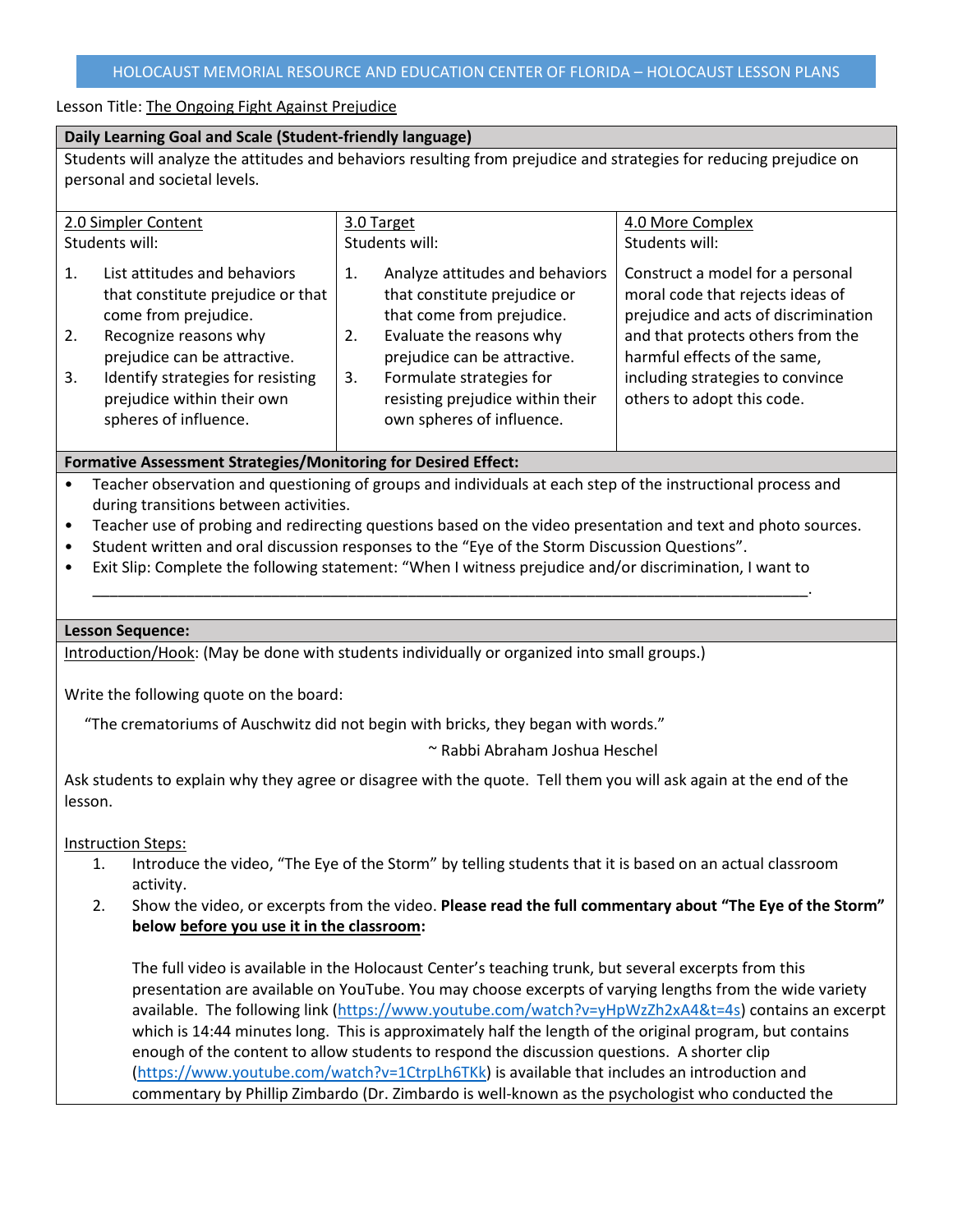"Stanford Prison Experiment" at Stanford University in 1971. This clip was posted from the website of the "Heroic Imagination Project" [www.heroicimagination.org\)](http://www.heroicimagination.org/). This clip may be used to introduce the concepts in a more controlled manner. In both clips, as well as in the original presentation, there is some offensive language used. Please preview all sources before they are used in the classroom.

The full-length program included a second phase of the activity in which the roles for the students were reversed. The brown-eyed students occupied the superior status position during this phase. Most clips omit this footage, probably because it seems redundant, but it is important for students to know that it occurred. It helps students to avoid the conclusion that the discriminatory behaviors exhibited were found only in one group of students. It also helps to debunk the idea that prior victimization serves as an "inoculation" against prejudiced attitudes and acts of discrimination.

Some of the clips on YouTube also include footage from "A Class Divided", which was a follow-up program featuring participation and commentary from the original student participants years later as adults.

# **Please read the following cautions carefully:**

- DO NOT try to conduct the Blue Eyes/Brown Eyes experiment, or any other similar activity, in your classroom. Students may learn from studying this experiment without the need to experience it first-hand. In fact, problems would be likely to arise during a simulation that could be counterproductive and potentially dangerous.
	- $\circ$  Many people now consider educational experiments such as this one and the Stanford Prison experiment to be unethical. Others consider them to be worthwhile and beneficial, but even so, they are very difficult to control. It is not possible to anticipate all of the possible outcomes of such a classroom experience, so it is advisable to learn from them as history, rather than trying to reproduce them in classrooms today.
	- $\circ$  It is not possible to use simulations to help people "understand" the experience of being a victim of prejudice. If a simulation could be constructed to immerse people in a situation during which they would experience the full and lasting consequences of victimization, it would be criminal to do so.
	- $\circ$  The goal of learning about prejudice is not for students to "know what it feels like", but rather to develop a compassionate understanding that leads toward empathy and is likely to produce positive interactions with others.
- 3. Pass out the question sheet and allow students time to complete the questions. Students may work independently or in groups.
- 4. Discuss the students' responses in class. Students sometimes have trouble with question 6. Please help students understand that stereotypes, by definition, do not allow for variations within groups. Therefore, no stereotype can be true. Statistical norms cannot be used to justify stereotypes. A statement such as "Men are taller than women" cannot be true as long as any woman at any time in history was taller than any man. Great care must be exercised to avoid using "general truths" to make assumptions about individuals. Stereotyping is an inaccurate shortcut to understanding. We can only know people as individuals. It is unfair to draw conclusions about people until we know them personally. Therefore, stereotypes are false and counterproductive.
- 5. Ask students to reflect on the statement by Abraham Joshua Heschel that they read at the beginning of class and to explain how their understanding of the quote has changed as a result of the lesson.